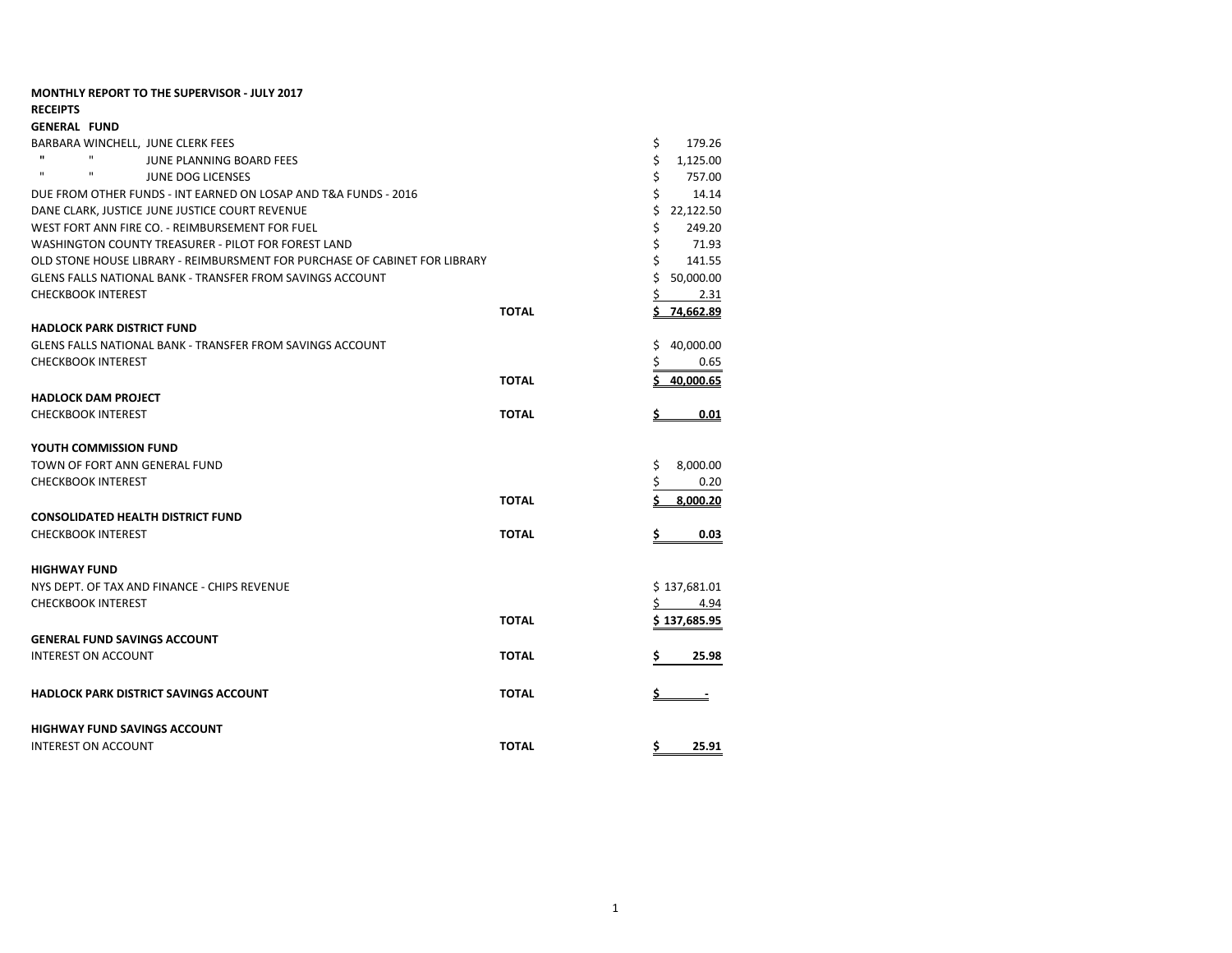| <b>LOSAP SAVINGS ACCOUNT</b>         |                |                 |     |                |                              |                                |
|--------------------------------------|----------------|-----------------|-----|----------------|------------------------------|--------------------------------|
| <b>INTEREST ON ACCOUNT</b>           |                |                 |     | <b>TOTAL</b>   | 0.61                         |                                |
| MEDICAL REIMBURSEMENT ACCOUNT        |                |                 |     |                |                              |                                |
| TOWN OF FORT ANN GENERAL FUND - H.I. |                |                 |     |                | \$<br>44.02                  |                                |
| TOWN OF FORT ANN HIGHWAY FUND - H.I. |                |                 |     |                | \$<br>5,360.59               |                                |
| <b>INTEREST ON ACCOUNT</b>           |                |                 |     |                | 0.06                         |                                |
|                                      |                |                 |     | <b>TOTAL</b>   | 5,404.67                     |                                |
| <b>TRUST &amp; AGENCY FUND</b>       | <b>HIGHWAY</b> |                 |     | <b>GENERAL</b> | <b>HADLOCK PARK DISTRICT</b> | YOUTH COMMI                    |
| <b>NYS RETIREMENT</b>                | \$<br>765.98   |                 | \$  | 491.24         | \$                           | \$<br>60.38                    |
| <b>HEALTH &amp; DENTAL INSURANCE</b> | \$10,787.64    |                 | \$  | 1,120.22       | \$                           | \$<br>$\overline{\phantom{a}}$ |
| <b>STATE TAX</b>                     | \$1,374.65     |                 |     | 554.21         | \$<br>86.97                  | \$<br>61.49                    |
| <b>FEDERAL TAX</b>                   | \$<br>3,342.00 |                 |     | 1,523.00       | \$<br>304.00                 | \$<br>175.00                   |
| <b>FICA</b>                          | \$<br>4,460.26 |                 |     | 2,450.88       | \$<br>917.82                 | Ś<br>474.56                    |
| DEFFERED COMPENSATION                | \$<br>155.89   |                 | Ś   |                | \$                           | \$                             |
| <b>CHILD SUPPORT</b>                 | \$<br>1,788.00 |                 |     |                | \$                           |                                |
| <b>CREDIT UNION</b>                  | Ś<br>848.80    |                 |     | 692.00         | \$                           |                                |
| AFLAC                                | 250.60         |                 |     | 64.80          |                              | $\overline{\phantom{a}}$       |
| <b>TOTALS</b>                        | \$23,773.82    |                 |     | 6,896.35       | \$<br>1,308.79               | 771.43                         |
|                                      |                | <b>INTEREST</b> |     | 0.27           | <b>TOTAL</b>                 | 32,750.66<br>Ś                 |
| <b>DISBURSEMENTS</b>                 |                |                 |     |                |                              |                                |
| <b>GENERAL FUND</b>                  |                |                 |     |                | <b>HIGHWAY FUND-O/V</b>      |                                |
| STATE COMPTROLLER - JUSTICE COURT    |                |                 | \$. | 13,907.00      | ABSTRACT                     | 10,982.79<br>\$                |
| <b>PAYROLL</b>                       |                |                 | Ś.  | 16,076.95      | <b>HEALTH INSURANCE</b>      | Ś<br>15,679.75                 |
| <b>TOWN SHARE FICA</b>               |                |                 | \$  | 1,225.44       | PAYROLL                      | Ś<br>29,870.99                 |
| <b>TOWN BOARD EXPENSE</b>            |                |                 | \$  | 384.59         | <b>TOWN SHARE FICA</b>       | Ś<br>2,230.13                  |
| <b>JUSTICE COURT EXPENSE</b>         |                |                 | Ś   | 194.87         |                              | Ś<br>58,763.66                 |
| <b>SUPERVISORS EXPENSE</b>           |                |                 | \$  | 316.11         | <b>HIGHWAY FUND-T/W</b>      |                                |
| <b>TAX COLLECTOR EXPENSE</b>         |                |                 | \$  | $\overline{a}$ | <b>ABSTRACT</b>              | \$11,332.79                    |
| <b>ASSESSORS EXPENSE</b>             |                |                 | \$  | 3,028.69       |                              | 11,332.79                      |
| <b>TOWN CLERKS EXPENSE</b>           |                |                 | \$  | 75.00          |                              |                                |
| <b>DOG CONTROL EXPENSE</b>           |                |                 | Ś   | 504.51         |                              |                                |
| <b>CANAL PERMIT</b>                  |                |                 | \$  | 1,742.00       | <b>TOTAL HIGHWAY</b>         | 70,096.45                      |
| <b>HISTORIAN EXPENSE</b>             |                |                 | Ś   | 51.18          |                              |                                |
| <b>ATTORNEY EXPENSE</b>              |                |                 |     | 7,455.00       |                              |                                |
| <b>BUILDINGS EXPENSE</b>             |                |                 |     | 1,026.35       |                              |                                |
| CENTRAL COMMUNICATIONS               |                |                 |     | 221.11         |                              |                                |

| HADLOCK PARK DISTRICT |              |    | YOUTH COMM |
|-----------------------|--------------|----|------------|
| \$                    |              | \$ | 60.38      |
| \$                    |              | \$ |            |
| \$<br>86.97           |              | \$ | 61.49      |
| \$<br>304.00          |              | \$ | 175.00     |
| \$<br>917.82          |              | \$ | 474.56     |
| \$                    |              | \$ |            |
| \$                    |              | \$ |            |
| \$                    |              | \$ |            |
| \$                    |              | \$ |            |
| \$<br>1,308.79        |              | \$ | 771.43     |
|                       | <b>TOTAL</b> | Ś  | 32,750.66  |

| ABSTRACT                |
|-------------------------|
| <b>HEALTH INSURANCE</b> |
| PAYROLL                 |

| <b>TOWN SHARE FICA</b>  |    |
|-------------------------|----|
|                         | \$ |
| <b>HIGHWAY FUND-T/W</b> |    |

| \$11,332. |
|-----------|
| \$11,332. |
|           |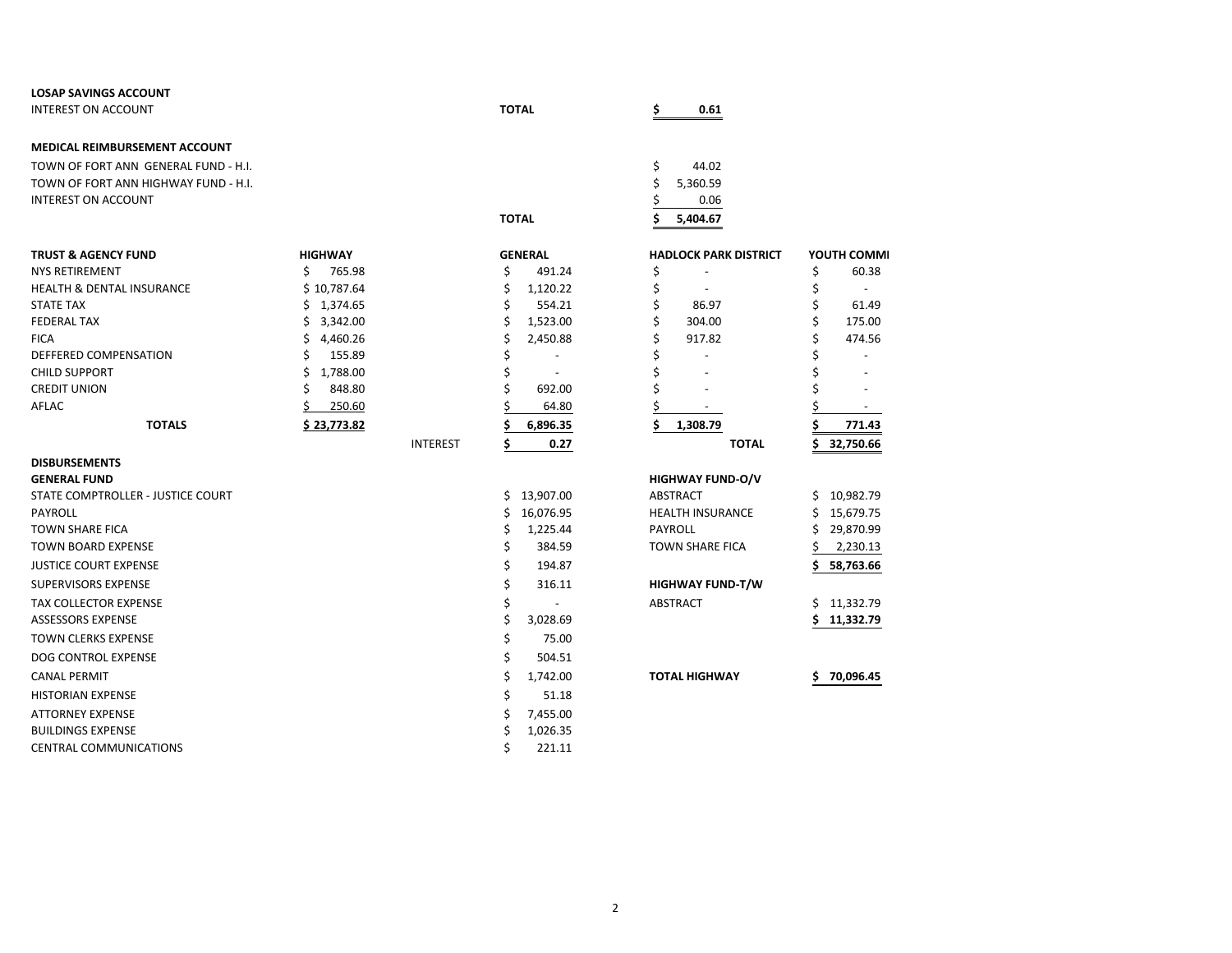| <b>CENTRAL MAILINGS</b>                            |              | \$<br>675.16   | <b>TRUST &amp; AGENCY FUND</b> |                  |
|----------------------------------------------------|--------------|----------------|--------------------------------|------------------|
| YOUTH COMMISSION - SUMMER RECREATION PROGRAM       |              | \$<br>8,000.00 | <b>FICA</b>                    | 8,303.52<br>\$   |
| SAFETY INSPECTION EXPENSE                          |              | \$<br>68.25    | <b>STATE TAX</b>               | \$<br>2,077.32   |
| FIRE COMPANY - FUEL                                |              | \$<br>379.54   | <b>FEDERAL TAX</b>             | 5,344.00         |
| HIGHWAY SUPERINTENDENT EXPENSE                     |              | \$<br>569.85   | <b>HEALTH INSURANCE</b>        | Ś.<br>11,907.86  |
| <b>STREET LIGHTS</b>                               |              | \$<br>163.73   | <b>CREDIT UNION</b>            | 1,540.80<br>S    |
| <b>BEACH EXPENSE</b>                               |              | \$<br>250.00   | <b>CHILD SUPPORT</b>           | \$<br>1,788.00   |
| PLANNING BOARD EXPENSE                             |              | \$<br>883.61   | AFLAC                          | \$<br>315.40     |
| <b>HEALTH INSURANCE</b>                            |              | 1,150.54       | RETIREMENT                     | \$<br>1,317.60   |
|                                                    | <b>TOTAL</b> | 58,349.48      | DEFFERRED COMP.                | \$<br>155.89     |
|                                                    |              |                | DUE TO OTHER FUNDS             | \$<br>3.00       |
| <b>HADLOCK PARK DISTRICT</b>                       |              |                | <b>TOTAL</b>                   | 32,753.39<br>\$. |
| PAYROLL                                            |              | \$<br>5,998.87 |                                |                  |
| <b>TOWN SHARE - FICA</b>                           |              | Ś<br>458.91    |                                |                  |
| ABSTRACT                                           |              | 25,083.57      |                                |                  |
|                                                    | <b>TOTAL</b> | Ś<br>31,541.35 |                                |                  |
| <b>HADLOCK DAM PROJECT</b>                         | <b>TOTAL</b> | <u>s</u>       |                                |                  |
| YOUTH COMMISSION FUND                              |              |                |                                |                  |
| PAYROLL                                            |              | \$<br>3,101.75 |                                |                  |
| <b>TOWN SHARE - FICA</b>                           |              | 237.28         |                                |                  |
|                                                    | <b>TOTAL</b> | 3,339.03       |                                |                  |
| <b>CONSOLIDATED HEALTH</b>                         |              |                |                                |                  |
| PAYROLL                                            |              | \$<br>600.00   |                                |                  |
| <b>TOWN SHARE - FICA</b>                           |              | 45.90          |                                |                  |
|                                                    | <b>TOTAL</b> | 645.90         |                                |                  |
| <b>GENERAL FUND SAVINGS ACCOUNT</b>                |              |                |                                |                  |
|                                                    | <b>TOTAL</b> |                |                                |                  |
| TRANSFER TO GENERAL FUND CHECKING ACCOUNT          |              | 50,000.00<br>s |                                |                  |
| <b>HADLOCK PARK DISTRICT SAVINGS ACCOUNT</b>       |              |                |                                |                  |
| TRANSFER TO HADLOCK PARK DISTRICT CHECKING ACCOUNT | <b>TOTAL</b> | \$40,000.00    |                                |                  |
| <b>HIGHWAY FUND SAVINGS ACCOUNT</b>                | <b>TOTAL</b> |                |                                |                  |
| <b>LOSAP SAVINGS ACCOUNT</b>                       |              |                |                                |                  |
| TOWN OF FORT ANN GENERAL FUND-DUE TO OTHER FUNDS   | <b>TOTAL</b> | \$<br>11.14    |                                |                  |
| MEDICAL REIMBURSEMENT ACCOUNT                      |              |                |                                |                  |
| AC TRANSFER TO MVP SELECT                          |              | 404.61         |                                |                  |
|                                                    | <b>TOTAL</b> | \$<br>404.61   |                                |                  |
|                                                    |              |                |                                |                  |

## **TRUST & AGENCY FUND**

|       |                | TOTAL                   | 32,753.39       |
|-------|----------------|-------------------------|-----------------|
|       |                | DUE TO OTHER FUNDS      | 3.00            |
| TOTAL | 58,349.48      | DEFFERRED COMP.         | \$<br>155.89    |
|       | 1,150.54       | RETIREMENT              | \$<br>1,317.60  |
|       | \$<br>883.61   | AFLAC                   | \$<br>315.40    |
|       | \$<br>250.00   | <b>CHILD SUPPORT</b>    | \$<br>1,788.00  |
|       | \$<br>163.73   | <b>CREDIT UNION</b>     | \$<br>1,540.80  |
|       | \$<br>569.85   | <b>HEALTH INSURANCE</b> | \$<br>11,907.86 |
|       | \$<br>379.54   | <b>FEDERAL TAX</b>      | \$<br>5,344.00  |
|       | \$<br>68.25    | <b>STATE TAX</b>        | \$<br>2,077.32  |
|       | \$<br>8,000.00 | <b>FICA</b>             | \$<br>8,303.52  |